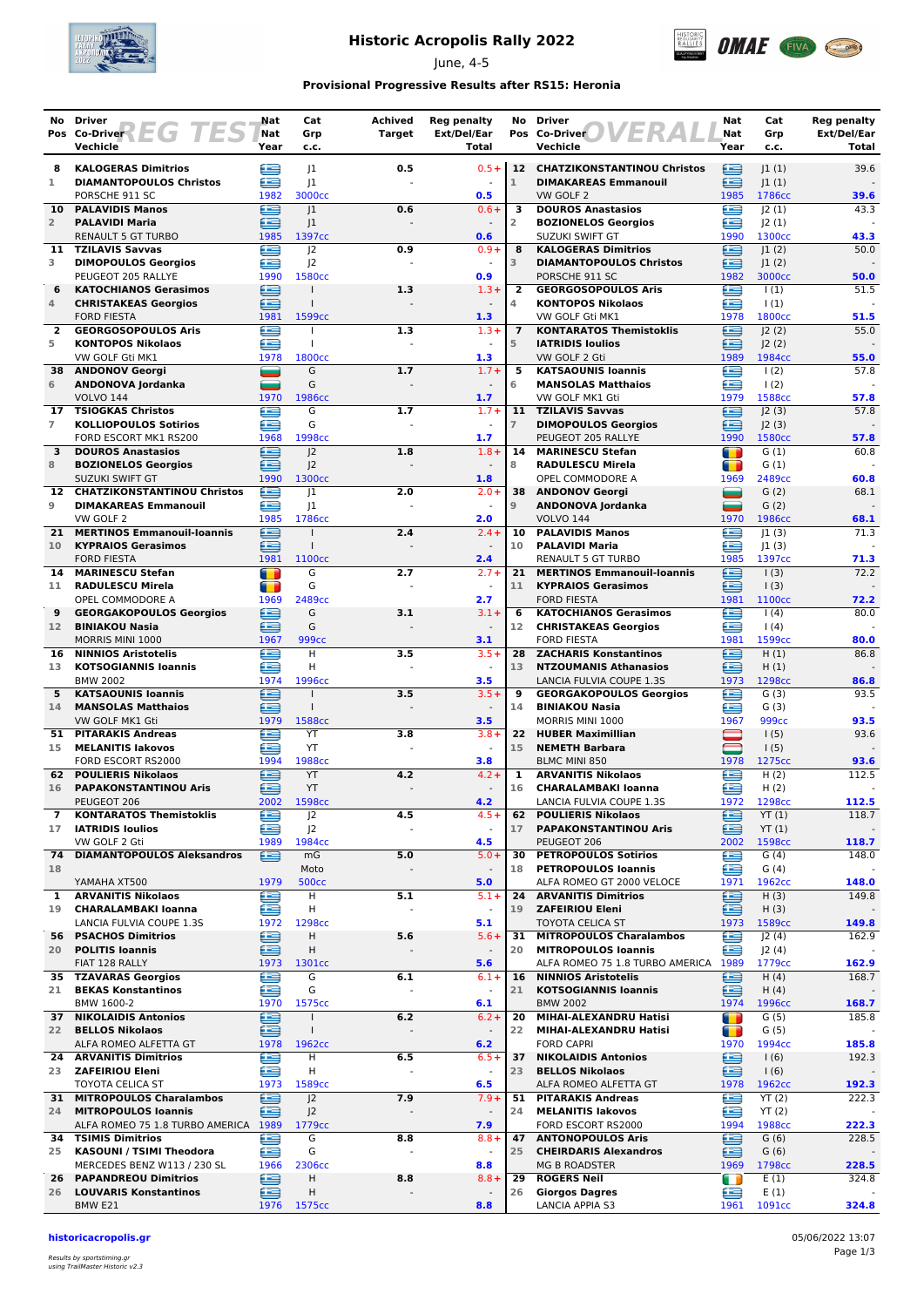

## **Historic Acropolis Rally 2022**

June, 4-5



#### **Provisional Progressive Results after RS15: Heronia**

| No       | Driver                                                   | Nat            | Cat                                  | Achived       | <b>Reg penalty</b>               |          | No Driver                                                            | Nat         | Cat                | <b>Reg penalty</b>   |
|----------|----------------------------------------------------------|----------------|--------------------------------------|---------------|----------------------------------|----------|----------------------------------------------------------------------|-------------|--------------------|----------------------|
|          | Pos Co-Driver<br>$\overline{\phantom{a}}$<br>Vechicle    | Nat<br>Year    | Grp<br>c.c.                          | <b>Target</b> | Ext/Del/Ear<br>Total             |          | Pos Co-Driver<br>Vechicle                                            | Nat<br>Year | Grp<br>c.c.        | Ext/Del/Ear<br>Total |
|          |                                                          |                |                                      |               |                                  |          |                                                                      |             |                    |                      |
| 30       | <b>PETROPOULOS Sotirios</b>                              | 生              | G                                    | 11.6          | $11.6+$                          | 25       | <b>MOSCICKI Artur</b>                                                |             | 1(7)               | 378.0                |
| 27       | <b>PETROPOULOS Ioannis</b><br>ALFA ROMEO GT 2000 VELOCE  | £<br>1971      | G<br>1962cc                          |               | 11.6                             | 27       | <b>JUSZCZYK Mariusz</b><br>NISSAN DATSUN 180B                        | 1978        | 1(7)<br>1595cc     | 378.0                |
| 28       | <b>ZACHARIS Konstantinos</b>                             | ≘              | Н                                    | 11.8          | $11.8 +$                         | 57       | <b>MORAITIS Nikolaos</b>                                             | œ           | (8)                | 380.1                |
| 28       | <b>NTZOUMANIS Athanasios</b>                             | œ              | H                                    |               |                                  | 28       | <b>CHATZIKONSTANTINOU loannis</b>                                    | £           | (8)                |                      |
|          | LANCIA FULVIA COUPE 1.3S                                 | 1973           | 1298cc                               |               | 11.8                             |          | LADA BA3 2101                                                        | 1979        | 1198cc             | 380.1                |
| 58<br>29 | <b>KOSMAS Aristotelis</b>                                | ∈<br>æ         | 1                                    | 11.9          | $11.9+$<br>$\blacksquare$        | 40       | <b>NTOULIAS Leonidas</b>                                             | £<br>œ      | G(7)               | 401.0                |
|          | <b>KONTOS Stefanos</b><br>MERCEDES BENZ 500 SEC          | 1984           | 1<br>4973cc                          |               | 11.9                             | 29       | <b>NTOULIAS Michail</b><br>TOYOTA COROLLA KE20                       | 1970        | G(7)<br>1166cc     | 401.0                |
| 29       | <b>ROGERS Neil</b>                                       | $\blacksquare$ | E                                    | 12.6          | $12.6+$                          | 32       | <b>SARRIS Georgios</b>                                               | œ           | H(5)               | 453.8                |
| 30       | <b>Giorgos Dagres</b>                                    | œ              | E                                    |               |                                  | 30       | <b>GOURGOURAS Dionisios</b>                                          | £           | H(5)               |                      |
|          | <b>LANCIA APPIA S3</b>                                   | 1961           | 1091cc                               |               | 12.6                             |          | PORSCHE 924                                                          | 1976        | 1984cc             | 453.8                |
| 22<br>31 | <b>HUBER Maximillian</b><br><b>NEMETH Barbara</b>        |                | T                                    | 12.7          | $12.7 +$                         | 33<br>31 | <b>PAPADAKIS Ilias</b><br><b>PAPADAKI Virginia</b>                   | æ<br>£      | G(8)<br>G(8)       | 453.9                |
|          | <b>BLMC MINI 850</b>                                     | 1978           | 1275cc                               |               | 12.7                             |          | PORSCHE 911 T TARGA                                                  | 1971        | 2195cc             | 453.9                |
| 47       | <b>ANTONOPOULOS Aris</b>                                 | ∈              | G                                    | 13.7          | $13.7 +$                         | 61       | <b>BENOS Aggelos</b>                                                 | œ           | YT(3)              | 528.2                |
| 32       | <b>CHEIRDARIS Alexandros</b>                             | Æ              | G                                    |               |                                  | 32       | <b>BENOS Panos</b>                                                   | œ           | YT(3)              |                      |
| 33       | <b>MG B ROADSTER</b><br><b>PAPADAKIS Ilias</b>           | 1969           | 1798cc<br>G                          |               | 13.7<br>$14.9+$                  |          | ALFA ROMEO SPIDER S4                                                 | 1992        | 1962cc             | 528.2<br>552.0       |
| 33       | <b>PAPADAKI Virginia</b>                                 | ≘<br>æ         | G                                    | 14.9          |                                  | 54<br>33 | <b>CHATZICHRISTOU Anastasios</b><br><b>THEOPHANOPOULOS Dimitrios</b> | ≘<br>æ      | J2(5)<br>J2(5)     |                      |
|          | PORSCHE 911 T TARGA                                      | 1971           | 2195cc                               |               | 14.9                             |          | NISSAN BLUEBIRD                                                      | 1990        | 1598cc             | 552.0                |
| 53.      | <b>ANDRIOPOULOS Miltiadis</b>                            | £              | 2                                    | 15.9          | $15.9+$                          | 56       | <b>PSACHOS Dimitrios</b>                                             | £           | H(6)               | 565.0                |
| 34       | <b>DONTA Ismini-Niki</b>                                 | £              | 2                                    |               |                                  | 34       | <b>POLITIS Ioannis</b>                                               | £           | H(6)               |                      |
| 25       | TOYOTA COROLLA AE92<br><b>MOSCICKI Artur</b>             | 1989           | 1598cc<br>$\overline{1}$             | 27.3          | 15.9<br>$27.3+$                  | 35       | FIAT 128 RALLY<br><b>TZAVARAS Georgios</b>                           | 1973<br>∈   | 1301cc<br>G(9)     | 565.0<br>694.2       |
| 35       | <b>JUSZCZYK Mariusz</b>                                  |                |                                      |               |                                  | 35       | <b>BEKAS Konstantinos</b>                                            | £           | G(9)               |                      |
|          | NISSAN DATSUN 180B                                       | 1978           | 1595cc                               |               | 27.3                             |          | BMW 1600-2                                                           | 1970        | 1575cc             | 694.2                |
|          | 55 SAKELARIADIS Georgios                                 | ⋐              | 2                                    | 28.6          | $28.6+$                          | 55       | <b>SAKELARIADIS Georgios</b>                                         | œ           | 2(6)               | 710.1                |
| 36       | <b>GENERALIS Nikolaos</b>                                | œ              | J <sup>2</sup>                       |               |                                  | 36       | <b>GENERALIS Nikolaos</b>                                            | œ           | J2(6)              |                      |
| 23       | TOYOTA COROLLA 1.6 Gti<br><b>BIRINYI Gyorgy</b>          | 1989           | 1587cc<br> 1                         | 30.5          | 28.6<br>$30.5+$                  | 19       | <b>TOYOTA COROLLA 1.6 Gti</b><br><b>NOTARAS Polykarpos</b>           | 1989<br>æ   | 1587cc<br> 1(4)    | 710.1<br>854.8       |
| 37       | <b>ELEK Peter</b>                                        |                | 1                                    |               |                                  | 37       | <b>CHRISTOPOULOS Petros</b>                                          | £           | 1(4)               |                      |
|          | TRABANT 601                                              | 1985           | <b>690cc</b>                         |               | 30.5                             |          | PORSCHE 924 TURBO                                                    | 1983        | 1984cc             | 854.8                |
| 41       | <b>PETROU Eleftherios</b>                                | ≘              | Н                                    | 31.4          | $31.4 +$                         | 43       | <b>VLACHOS Christos</b>                                              | œ           | E(2)               | 915.1                |
| 38       | <b>DIMAKOPOULOS Konstantinos</b>                         | ∈              | H                                    |               |                                  | 38       | PETROPOULOU Effrosyni                                                | œ           | E(2)               |                      |
| 57       | ALFA ROMEO ALFETTA GT<br><b>MORAITIS Nikolaos</b>        | 1976<br>€      | 1779 <sub>cc</sub>                   | 32.1          | 31.4<br>$32.1+$                  | 46       | ALFA ROMEO GIULIETTA 750 SPIDER<br><b>BALANOU Elisavet</b>           | 1960<br>≘   | 1290cc<br>G(10)    | 915.1<br>1026.4      |
| 39       | <b>CHATZIKONSTANTINOU loannis</b>                        | £              |                                      |               |                                  | 39       | PAPAIOANNOU AIKATERINI                                               | æ           | G(10)              |                      |
|          | LADA BA3 2101                                            | 1979           | 1198cc                               |               | 32.1                             |          | <b>VW 1500</b>                                                       | 1969        | 1495cc             | 1026.4               |
| 20       | MIHAI-ALEXANDRU Hatisi                                   | $\blacksquare$ | G                                    | 32.6          | $32.6+$                          | 58       | <b>KOSMAS Aristotelis</b>                                            | œ           | 1(5)               | 1137.0               |
| 40       | MIHAI-ALEXANDRU Hatisi<br><b>FORD CAPRI</b>              | 43<br>1970     | G<br>1994cc                          |               | $\overline{\phantom{a}}$<br>32.6 | 40       | <b>KONTOS Stefanos</b><br>MERCEDES BENZ 500 SEC                      | œ<br>1984   | J1(5)<br>4973cc    | 1137.0               |
| 43       | <b>VLACHOS Christos</b>                                  | Œ              | E                                    | 38.2          | $38.2 +$                         | 34       | <b>TSIMIS Dimitrios</b>                                              | £           | G(11)              | 1152.0               |
| 41       | PETROPOULOU Effrosyni                                    | ≘              | E                                    |               |                                  | 41       | KASOUNI / TSIMI Theodora                                             | £           | G(11)              |                      |
|          | ALFA ROMEO GIULIETTA 750 SPIDER                          | 1960           | 1290cc                               |               | 38.2                             |          | MERCEDES BENZ W113 / 230 SL                                          | 1966        | 2306cc             | 1152.0               |
| 42       | <b>LAGIOS Miltiadis</b>                                  | ≘              | E                                    | 39.1          | $39.1 +$                         | 17       | <b>TSIOGKAS Christos</b>                                             | œ           | G(12)              | 1209.1               |
| 42       | <b>KOUTSIS Ioannis</b><br>MERCEDES BENZ W191 / 170DS     | Œ<br>1953      | E<br>1783cc                          |               | 39.1                             | 42       | <b>KOLLIOPOULOS Sotirios</b><br>FORD ESCORT MK1 RS200                | ≘<br>1968   | G(12)<br>1998cc    | 1209.1               |
| 46       | <b>BALANOU Elisavet</b>                                  | e              | G                                    | 40.2          | $40.2 +$                         | 59       | <b>KARAMPELAS Ilias</b>                                              | ≘           | G(13)              | 1258.4               |
| 43       | PAPAIOANNOU AIKATERINI                                   | £              | G                                    |               | $\blacksquare$                   | 43       | <b>CHASIOTIS Fanis</b>                                               | ∈           | G(13)              |                      |
|          | VW 1500                                                  | 1969           | 1495cc                               |               | 40.2                             |          | <b>VW 1200</b>                                                       | 1967        | 1192cc             | 1258.4               |
| 40<br>44 | <b>NTOULIAS Leonidas</b><br><b>NTOULIAS Michail</b>      | œ<br>≘         | G<br>G                               | 43.9          | $43.9+$                          | 27<br>44 | <b>TSEKERIS Alexandros</b><br><b>AFENTAKIS Gerasimos</b>             | £<br>≘      | G(14)<br>G(14)     | 1287.8               |
|          | TOYOTA COROLLA KE20                                      | 1970           | 1166cc                               |               | 43.9                             |          | BMW 1600-2                                                           | 1969        | 1575cc             | 1287.8               |
| 61       | <b>BENOS Aggelos</b>                                     | e              | YT                                   | 44.8          | $44.8 +$                         | 41       | <b>PETROU Eleftherios</b>                                            | ≘           | H(7)               | 1388.2               |
| 45       | <b>BENOS Panos</b>                                       | ఆ              | YT                                   |               |                                  | 45       | <b>DIMAKOPOULOS Konstantinos</b>                                     | ≘           | H(7)               |                      |
|          | ALFA ROMEO SPIDER S4                                     | 1992           | 1962cc                               |               | 44.8<br>$45.5+$                  | 39       | ALFA ROMEO ALFETTA GT                                                | 1976<br>œ   | 1779 <sub>cc</sub> | 1388.2               |
| 27<br>46 | <b>TSEKERIS Alexandros</b><br><b>AFENTAKIS Gerasimos</b> | G<br>∈         | G<br>G                               | 45.5          | $\blacksquare$                   | 46       | <b>PITARAKIS Georgios</b><br><b>MELANITIS Ilias</b>                  | e           | J1(6)<br>J1(6)     | 1617.0               |
|          | BMW 1600-2                                               | 1969           | 1575cc                               |               | 45.5                             |          | FORD ESCORT RS1600i                                                  | 1985        | 1587cc             | 1617.0               |
|          | <b>32 SARRIS Georgios</b>                                | €              | Н                                    | 49.5          | $49.5+$                          | 26       | <b>PAPANDREOU Dimitrios</b>                                          | œ           | H(8)               | 1679.5               |
| 47       | <b>GOURGOURAS Dionisios</b>                              | ≘              | н                                    |               |                                  | 47       | <b>LOUVARIS Konstantinos</b>                                         | ≘           | H(8)               |                      |
| 54       | PORSCHE 924<br><b>CHATZICHRISTOU Anastasios</b>          | 1976<br>£      | 1984 <sub>cc</sub><br>J <sub>2</sub> | 49.8          | 49.5<br>$49.8 +$                 | 49       | BMW E21<br><b>VYTOGIANNIS Georgios</b>                               | 1976<br>£   | 1575cc<br>J2(7)    | 1679.5<br>1765.8     |
| 48       | <b>THEOPHANOPOULOS Dimitrios</b>                         | ఆ              | J <sup>2</sup>                       |               |                                  | 48       | <b>VYTOGIANNIS Nikolaos</b>                                          | œ           | J2(7)              |                      |
|          | NISSAN BLUEBIRD                                          | 1990           | 1598cc                               |               | 49.8                             |          | PORSCHE 911                                                          | 1988        | 3125cc             | 1765.8               |
|          | 59 KARAMPELAS Ilias                                      | €              | G                                    | 54.5          | $54.5+$                          | 53       | <b>ANDRIOPOULOS Miltiadis</b>                                        | ⊟           | J2(8)              | 1879.7               |
| 49       | <b>CHASIOTIS Fanis</b><br><b>VW 1200</b>                 | ఆ              | G                                    |               | 54.5                             | 49       | <b>DONTA Ismini-Niki</b>                                             | ⊜           | J2(8)              |                      |
| 39       | <b>PITARAKIS Georgios</b>                                | 1967<br>≘      | 1192cc<br>J <sub>1</sub>             | 54.7          | $54.7+$                          | 36       | TOYOTA COROLLA AE92<br><b>KOLAITIS Spyridon</b>                      | 1989<br>£   | 1598cc<br>H(9)     | 1879.7<br>1944.7     |
| 50       | <b>MELANITIS Ilias</b>                                   | œ              | J1                                   |               |                                  | 50       | <b>PAVLAKIS Emmanouil</b>                                            | ⋐           | H(9)               |                      |
|          | FORD ESCORT RS1600i                                      | 1985           | 1587cc                               |               | 54.7                             |          | <b>BMW 2002</b>                                                      | 1974        | 1990cc             | 1944.7               |
| 49       | <b>VYTOGIANNIS Georgios</b>                              | œ              | J <sup>2</sup>                       | 1:28.9        | $88.9+$                          | 42       | <b>LAGIOS Miltiadis</b>                                              | ∈           | E(3)               | 2061.6               |
| 51       | <b>VYTOGIANNIS Nikolaos</b><br>PORSCHE 911               | ∈<br>1988      | J <sup>2</sup><br>3125cc             |               | 88.9                             | 51       | <b>KOUTSIS loannis</b><br>MERCEDES BENZ W191 / 170DS                 | ∈<br>1953   | E(3)<br>1783cc     | 2061.6               |
| 36       | <b>KOLAITIS Spyridon</b>                                 | ⊜              | Н                                    | 1:39.3        | $99.3+$                          | 15       | <b>VOUDOURIS Stylianos</b>                                           | e           | G(15)              | 3055.0               |
| 52       | <b>PAVLAKIS Emmanouil</b>                                | ∈              | Η                                    |               |                                  | 52       | <b>REKKAS Antonios</b>                                               | ⋐           | G(15)              |                      |
|          | <b>BMW 2002</b>                                          | 1974           | 1990 <sub>cc</sub>                   |               | 99.3                             |          | ALFA ROMEO GT 1300 JUNIOR                                            | 1969        | 1290 <sub>cc</sub> | 3055.0               |

**historicacropolis.gr** 05/06/2022 13:07

Results by sportstiming.gr using TrailMaster Historic v2.3